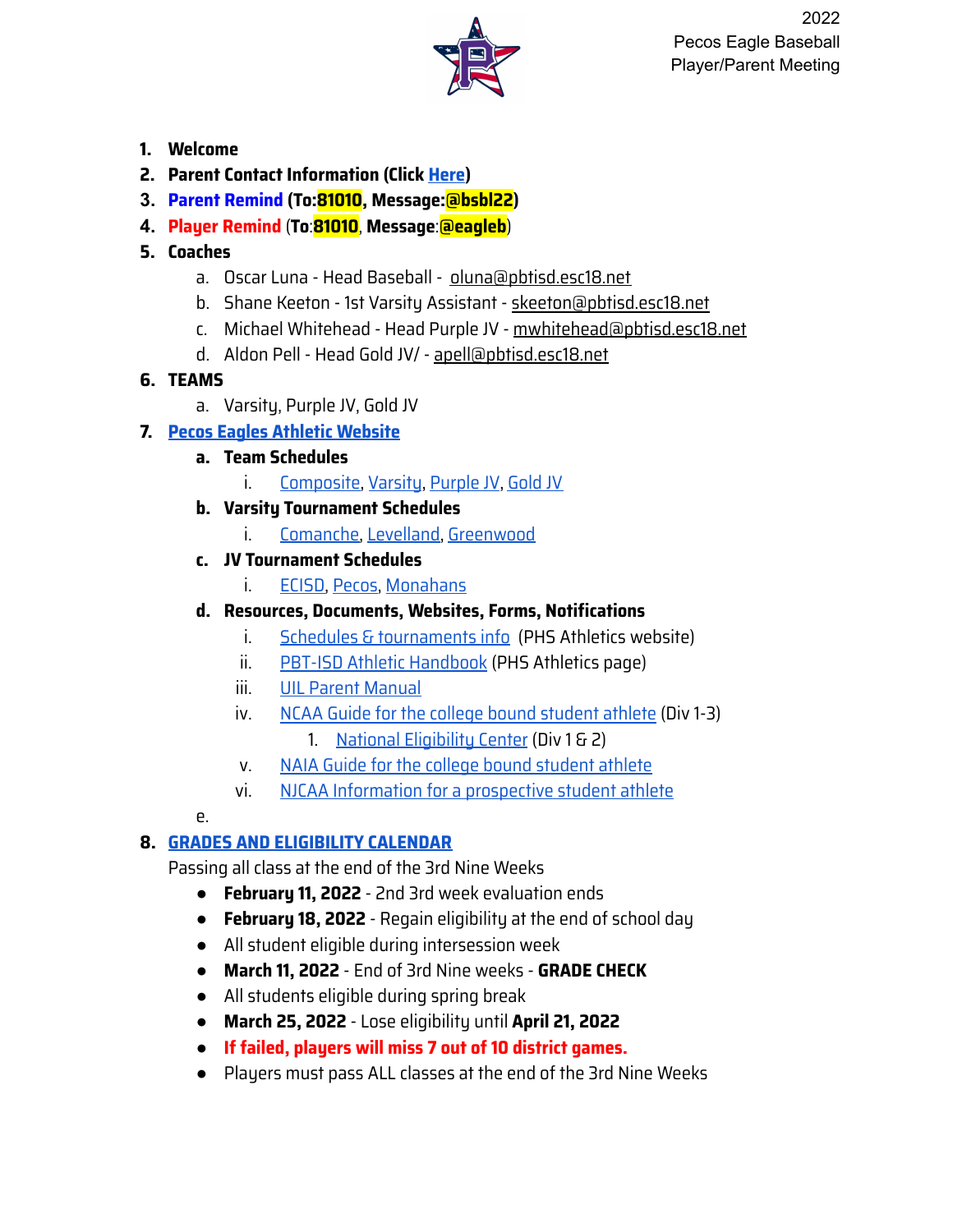

● Players who fail any class at the end of the 3rd Nine Weeks will meet with the head coach to discuss their future in the Pecos Baseball Program. DO YOUR JOB & TAKE CARE OF YOUR GRADES

#### **9. Player equipment responsibility**

a. Glove & Cleats, Bat (optional)

#### **10. Equipment provided**

- a. Practice pants, practice shirts
- b. Game pants (1 pair/2 pair), Game jerseys (2 pair/3 pair),
	- i. **[UNIFORM](https://niketeam.nike.com/niketeamsports/content/guides/TEAM_Football_Wash_Instructions.pdf) CARE** (Cold water, Oxygenated cleaner, NO Bleach/softeners)
- c. Cap/s (Pay to keep caps price will be determined after fundraisers)

# **11. Fundraisers (Practice/Travel shirts, cap payment, bats, pitching machine, supplies)**

- a. **Fan [Cloth](https://bit.ly/34Zu0Y9)** (Apparel)
- b. Sponsorship Outfield Signage (Contact Coach Luna)
- c. Concession sales
	- i. Varsity Tournament (Feb 24-26) Varsity parent help
	- ii. JV Tournament (Mar 3-5) Sub-varsity parent help

## **12. Absences:**

- i. Unexcused/No communication (Practice/Game)
	- 1. 1st Offense: 1 Game suspension
	- 2. 2nd Offense: 2 Game suspension
	- 3. 3rd Offense: Removal from the program
- ii. Excused Absence:
	- 1. Emergency (Medical/Family), Dr. Appointments
	- 2. School Related Absence

## **13. Refer to Athletic [Handbook](https://4.files.edl.io/1746/08/10/20/224739-99ff8538-4c96-45e2-87de-69049af0fb94.pdf) for following:**

- a. Quitting, Behavior, Social Media, Stealing, Drugs & Alcohol, Dress Code
- b. All other issues not mentioned
- **14. Team Info**
- **15. Philosophy & Player Standards**
- **16. Social Media** (Only positives)
- **17. Coaches Standards**
- **18. Parent Standards (***2021-2022 UIL Parent [Informational](https://www.uiltexas.org/files/athletics/manuals/Parent_Info_Handbook_20-21.pdf) Manual***)**
	- **a. Minor Concerns (Follow the chain of command)**
		- **i.** Player to Coach, Parent to Coach, Head Coach, AD, Supt.
	- **b. Conference with Coach**

## **Scheduling conferences to discuss concerns with a coach**

There will be situations that may require a conference between a coach and a parent. It is important that both parties involved have a clear understanding of the other person's position.